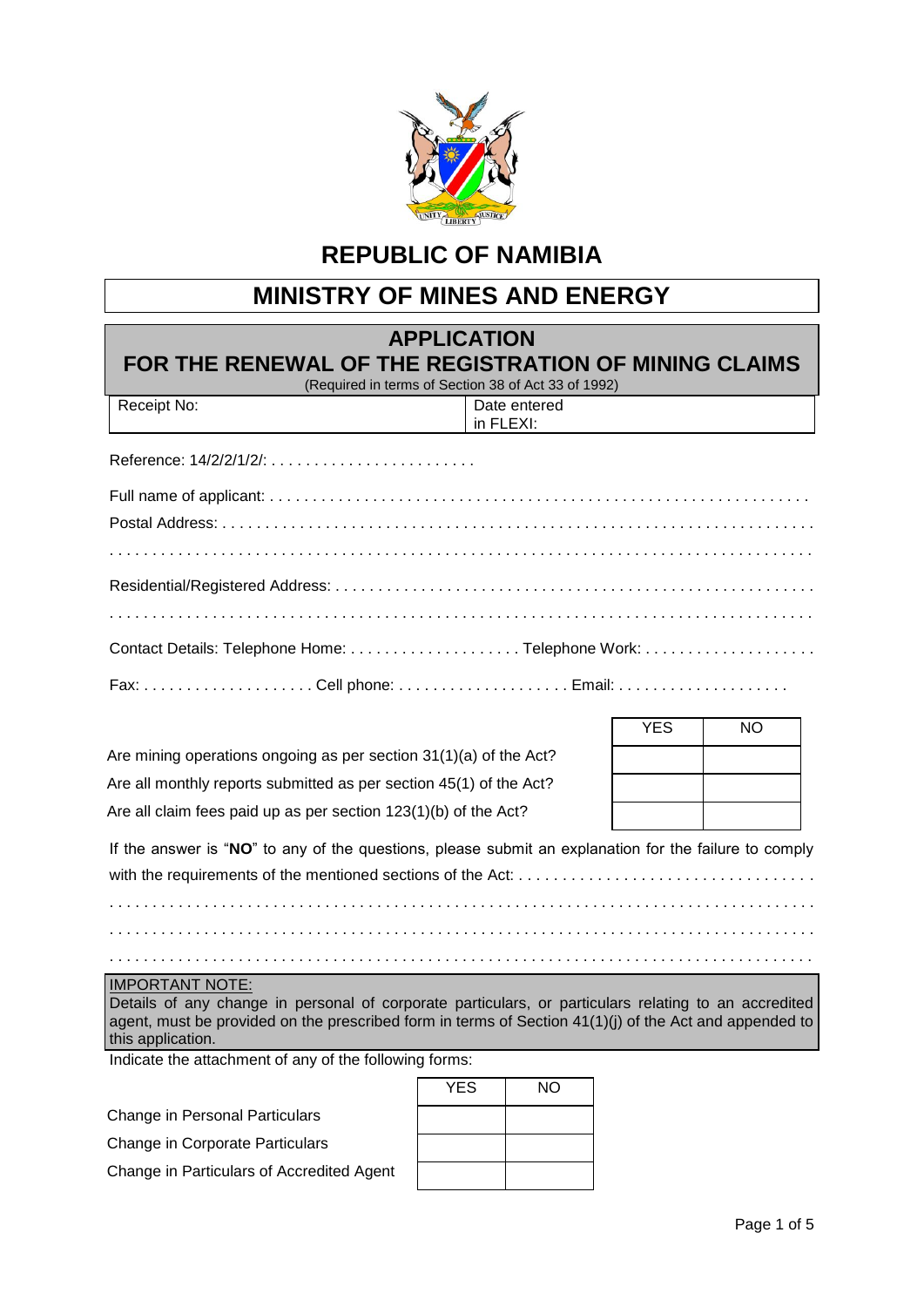## **\* Particulars of Mining Claim/s which registration is/are to be renewed must be noted on page 4 of this application form.**

Particulars of mining operations carried out on the mining claim/s whose registration is/are to be renewed, in the registration period immediately preceding this application.

| Nature of Operations:<br>Open-Cast                                             |             |  |  |  |  |  |
|--------------------------------------------------------------------------------|-------------|--|--|--|--|--|
| (tick appropriate box)<br>Underground                                          |             |  |  |  |  |  |
| <b>Both</b>                                                                    |             |  |  |  |  |  |
| Period/s of operation/s:                                                       |             |  |  |  |  |  |
| $From \dots \dots \dots \dots \dots \dots \dots \dots$<br>20                   | To  20      |  |  |  |  |  |
|                                                                                |             |  |  |  |  |  |
| From                                                                           |             |  |  |  |  |  |
| Tonnes Mined:                                                                  |             |  |  |  |  |  |
| The total of the WASTE plus ORE must be equal to the TOTAL;                    |             |  |  |  |  |  |
| *<br>The MEASURING UNIT used should be the SAME at ALL TIMES (tonnes, grammes, |             |  |  |  |  |  |
| kilogrammes, etc). The unit must be indicated after each measurement!!!        |             |  |  |  |  |  |
|                                                                                |             |  |  |  |  |  |
| Total  Waste:  Ore:                                                            |             |  |  |  |  |  |
|                                                                                |             |  |  |  |  |  |
|                                                                                |             |  |  |  |  |  |
|                                                                                |             |  |  |  |  |  |
|                                                                                |             |  |  |  |  |  |
| Mineral Product(s) Recovered:                                                  |             |  |  |  |  |  |
|                                                                                |             |  |  |  |  |  |
| Mass/Volume:  Value:<br>Nature:                                                |             |  |  |  |  |  |
|                                                                                |             |  |  |  |  |  |
| .<br>.                                                                         |             |  |  |  |  |  |
| Mineral Product(s) Sold or Disposed of:                                        |             |  |  |  |  |  |
| Nature:<br>Mass/Volume:<br>.<br>.                                              | Value:<br>. |  |  |  |  |  |
|                                                                                |             |  |  |  |  |  |

| Total Expenditure Incurred: N\$. Total Number of Residents at Mine: |  |
|---------------------------------------------------------------------|--|
| Average Number of Employees: Total Wages Earned: .N\$               |  |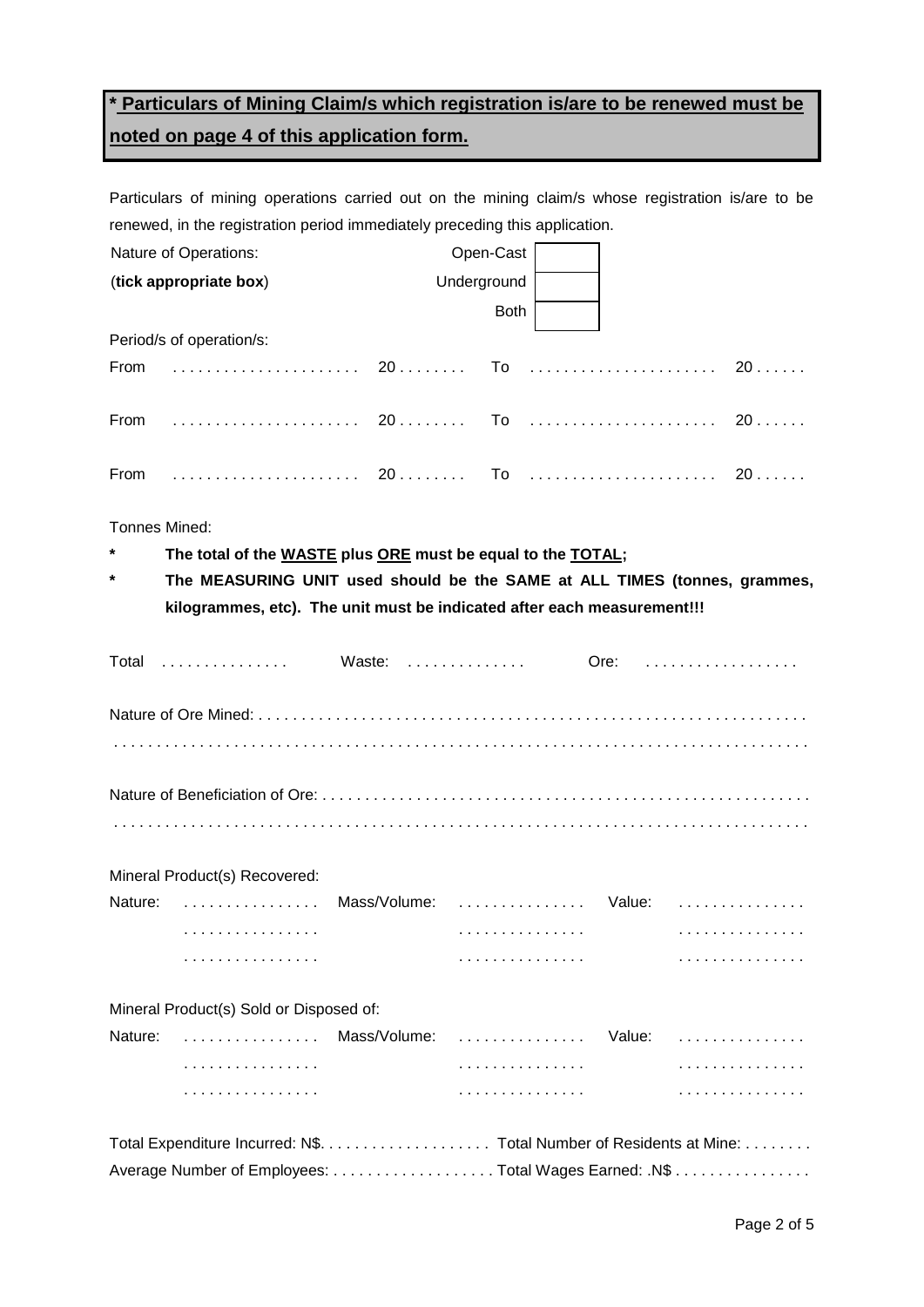Particulars of the condition of, and any existing damage to, the environment at the time of this application:

| AREA AFFECTED BY -             | <b>EXTENT IN HECTARES</b> |
|--------------------------------|---------------------------|
| <b>OPEN-CAST WORKINGS</b>      |                           |
| UNDERGROUND WORKINGS           |                           |
| PROCESSING PLANT               |                           |
| <b>WASTE DUMPS/SLIMES DAMS</b> |                           |
| <b>EMPLOYEES HOUSING</b>       |                           |
| <b>OTHER</b>                   |                           |

| Estimate effects of ongoing mining operations on the environment and proposed steps to minimize or        |
|-----------------------------------------------------------------------------------------------------------|
|                                                                                                           |
|                                                                                                           |
|                                                                                                           |
|                                                                                                           |
| Furnish details of any other matter which in the opinion of the applicant is relevant to the application: |
|                                                                                                           |
|                                                                                                           |

In the case of all applicants, attach to this application certified copies of any documents which relate to changes in personal/corporate particulars, or those of any accredited agent, referred to on page 1 of this application.

**The prescribed annual mining claim fee of N\$50-00 per claim must be attached to this application (cheques to be paid in favour of the Mining Commissioner).**

**I declare to the best of my knowledge that the information contained in this application is true and correct. Any false and/or misleading statement made in this application shall render this application invalid and shall lead to the cancellation of the mining claims.**

**FULL NAME OF APPLICANT SIGNATURE OF APPLICANT DATE**

\_\_\_\_\_\_\_\_\_\_\_\_\_\_\_\_\_\_\_\_\_\_\_\_ \_\_\_\_\_\_\_\_\_\_\_\_\_\_\_\_\_\_\_\_\_\_\_\_ \_\_\_\_\_\_\_\_\_\_\_20\_\_\_

## **\_\_\_\_\_\_\_\_\_\_\_\_\_\_\_\_\_\_ OFFICIAL CAPACITY**

*(Claim holder; accredited agent; member; director)*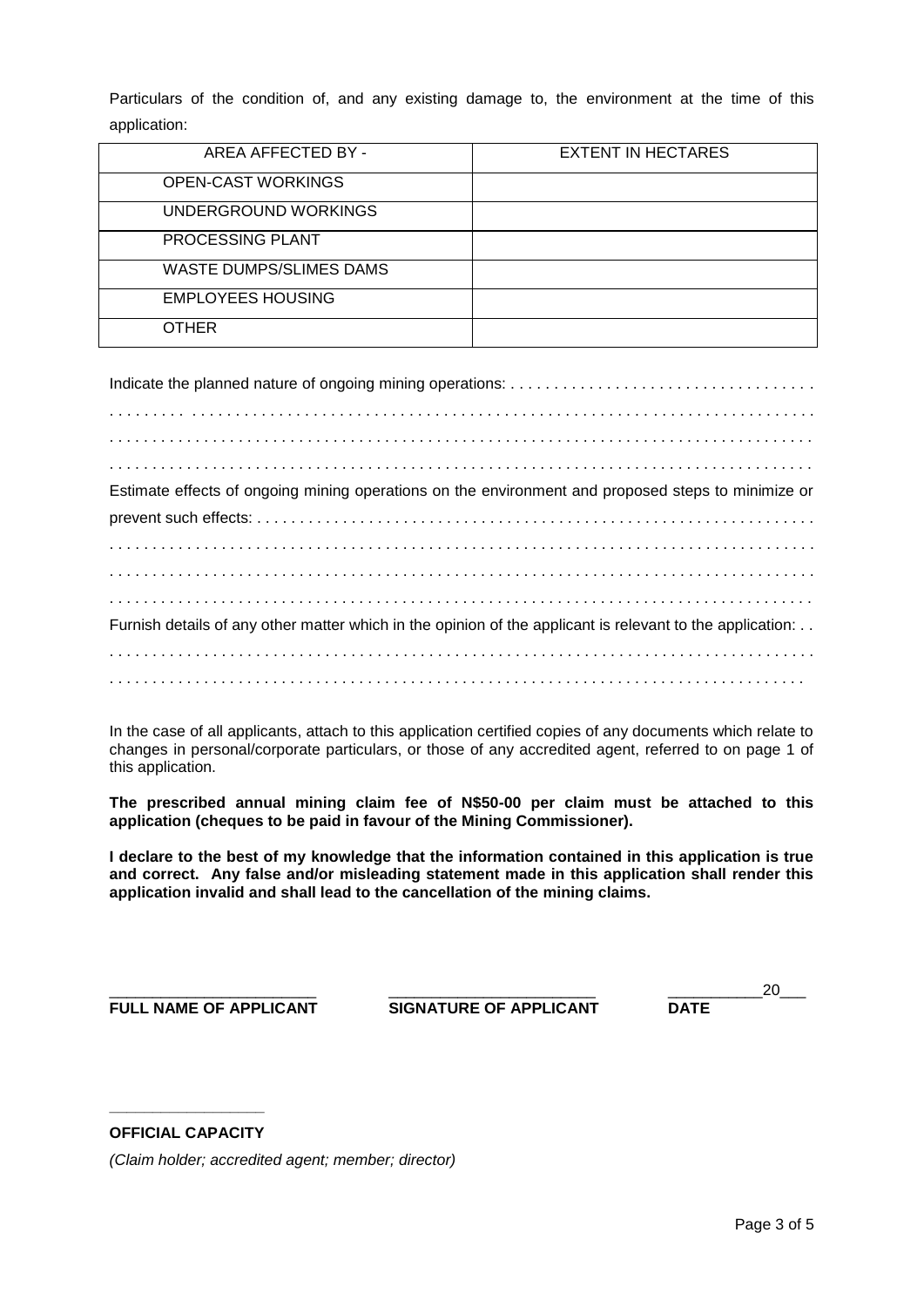**Please note that in terms of the provisions of Sub-sections 133(b) and (c) of Act 33 of 1992***,* **any person who:**

- **- makes or causes to be made in connection with any provisions of this Act any statement which is false or misleading knowing it to be false or misleading; or**
- **- submits or causes to be submitted in connection with any application or any notice, report, return or statement issued or given under any provision of this Act or the terms and conditions of any non-exclusive prospecting licence, mining claim or mineral licence, any document, information or particulars which are false or misleading knowing them to be false or misleading.**

**shall be guilty of a criminal offence and on conviction liable to a fine not exceeding N\$8 000 or to imprisonment for a period not exceeding 12 months or to both such fine and such imprisonment.**